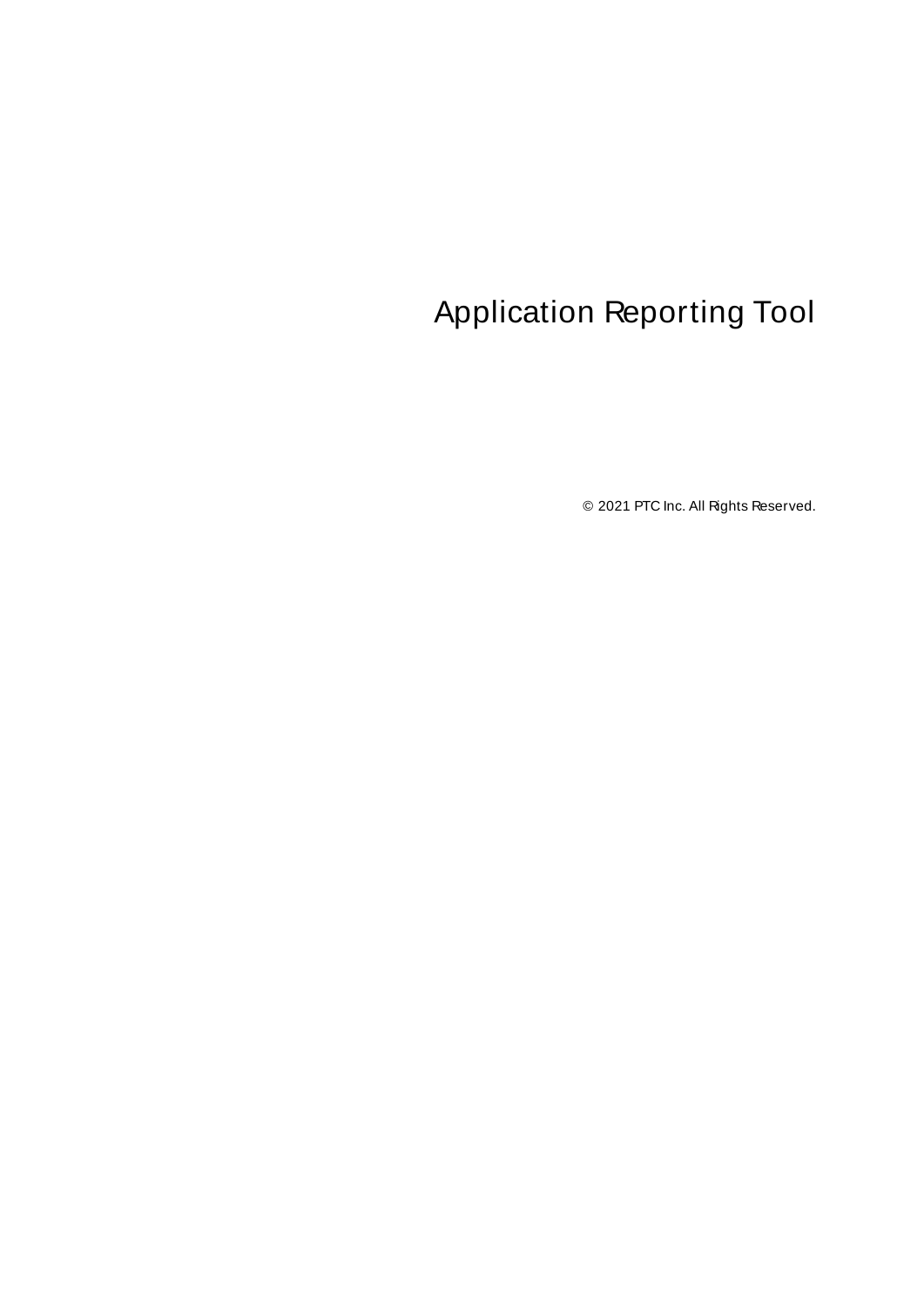# <span id="page-1-0"></span>Table of Contents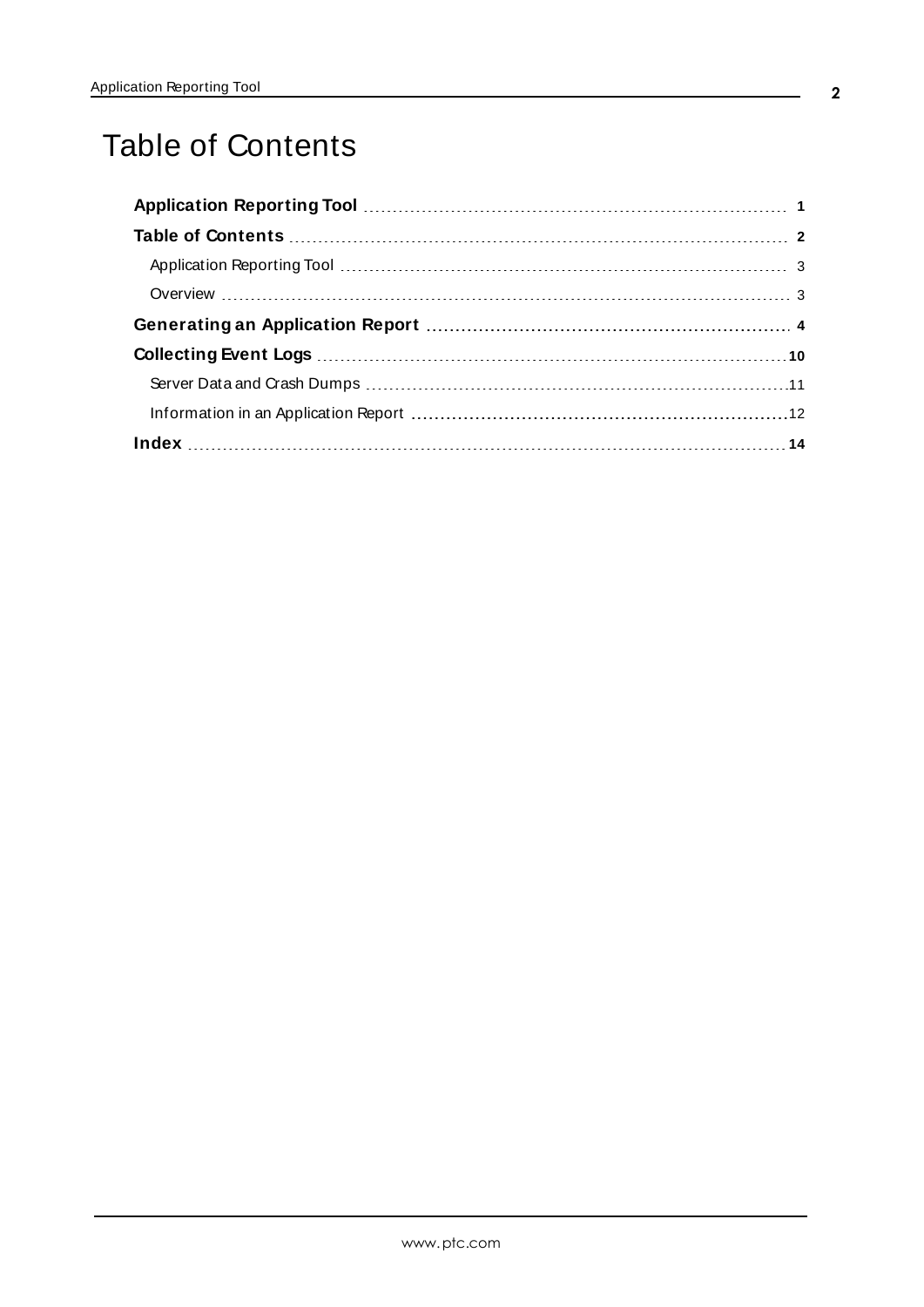## <span id="page-2-0"></span>**Application Reporting Tool**

Help version 1.018

## **CONTENTS**

#### **[Overview](#page-2-1)**

What is the Application Reporting Tool?

#### **Generating [an Application](#page-3-0) Report**

How do I create a report using the Application Reporting Tool?

#### **[Collecting](#page-9-0) Event Logs**

What are event logs and which ones do I need to collect?

## **Server [Application](#page-10-0) Data and M emory Dumps**

How do I choose to collect processes and capture memory dumps?

#### **[Information](#page-11-0) Included in an Application Report**

<span id="page-2-1"></span>What is sent to Technical Support with an Application Report archive?

## **Overview**

The Application Reporting Tool is a technical support utility, available to Windows Administrators on the installation machine, that automates the process of gathering and archiving data for troubleshooting or identifying system issues. With the exception of identifying hardware and gathering general operating system information, the Application Reporting Tool only collects file and registry information that directly pertains to related applications. After report generation, the entire report archive is stored in a user-specified location and may be reviewed before sending to technical support.

For more information regarding what data is collected as part of an Application Report archive, see **[Information](#page-11-0) Included in an [Application](#page-11-0) Report**.

**See Also**: **Generating an [Application](#page-3-0) Report**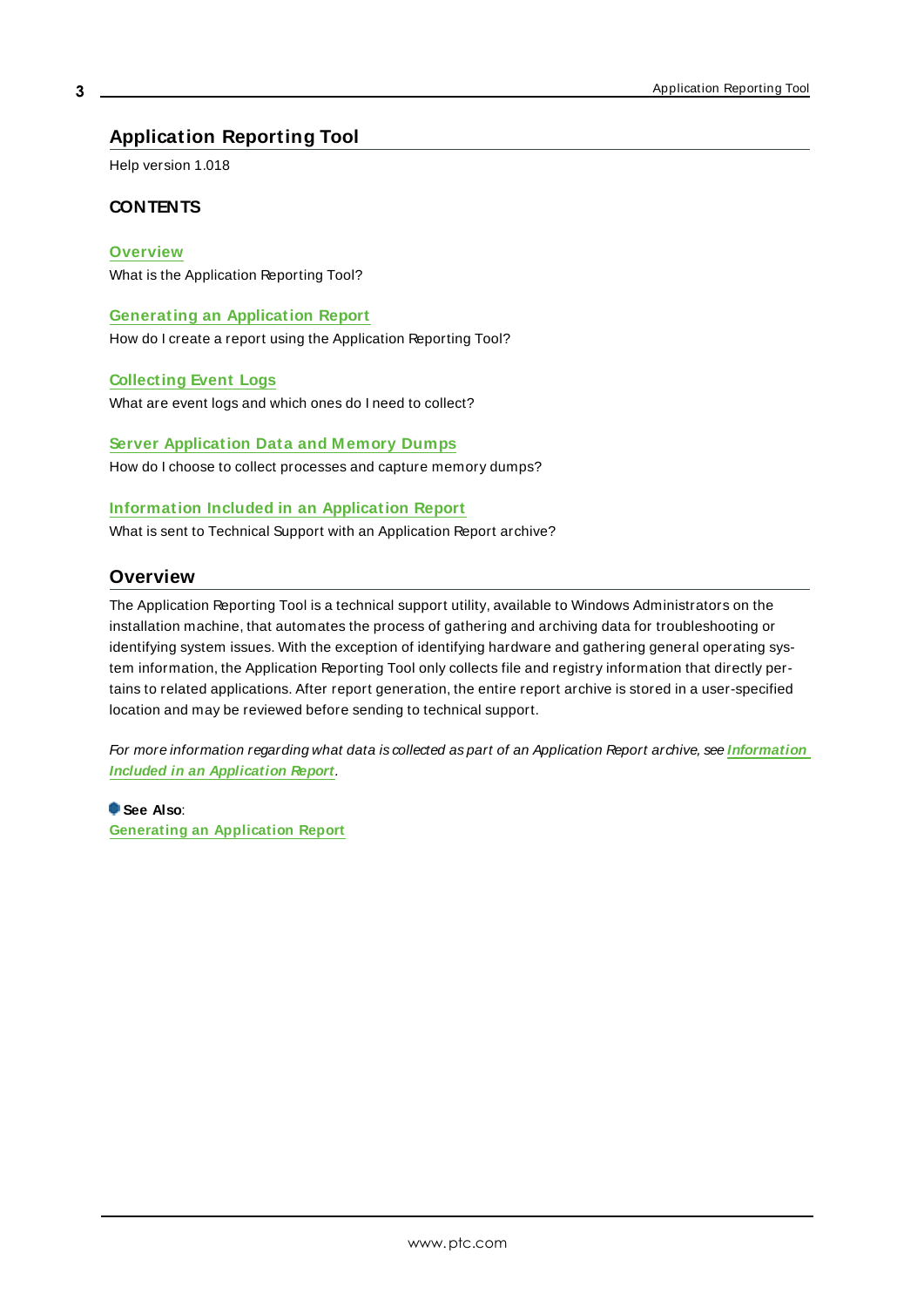#### <span id="page-3-0"></span>**Generating an Application Report**

To create a report with the Application Reporting Tool:

1. Launch the **Application Report** tool as the Administrator.

|  | Open                 |
|--|----------------------|
|  | Move to OneDrive     |
|  | Open file location   |
|  | Run as administrator |
|  | Send to              |
|  | Properties           |

2. Select **Basic**, **Basic + Crash**, or **Basic + Hang**. Basic gathers all the normal troubleshooting information. If the application is experiencing crashes, use **Basic + Crash**. If the application is in a deadlocked state, use **Basic + Hang**. ((To use **[Advanced](#page-4-0)**, see steps below.)

| Application Report                                                                                                                                                                                                                                                                                  |  |
|-----------------------------------------------------------------------------------------------------------------------------------------------------------------------------------------------------------------------------------------------------------------------------------------------------|--|
| The Application Reporting Tool automates the process of gathering and archiving data for<br>identifying and troubleshooting system issues. After report generation, the entire report<br>archive is stored in a user-specified location and may be reviewed before sending to<br>Technical Support. |  |
| Basic: Select to gather relevant information for archiving and troublesh                                                                                                                                                                                                                            |  |
| Basic + Crash: All the basic information plus any crash dumps that have been created.                                                                                                                                                                                                               |  |
| Basic + Hang: All the basic information plus process dumps of the UI and runtime.                                                                                                                                                                                                                   |  |
| Advanced: Select to customize the collection of server logs, datastores, and process<br>dumps. This creates an excessively large report and should only be used as instructed<br>by Technical Support.                                                                                              |  |
| Close<br>Next ><br>< Back                                                                                                                                                                                                                                                                           |  |

- 3. Click **Next >**.
- 4. Review the information to be gathered. Click **Next >**.
- 5. Choose the location for the file to be saved and click **OK**.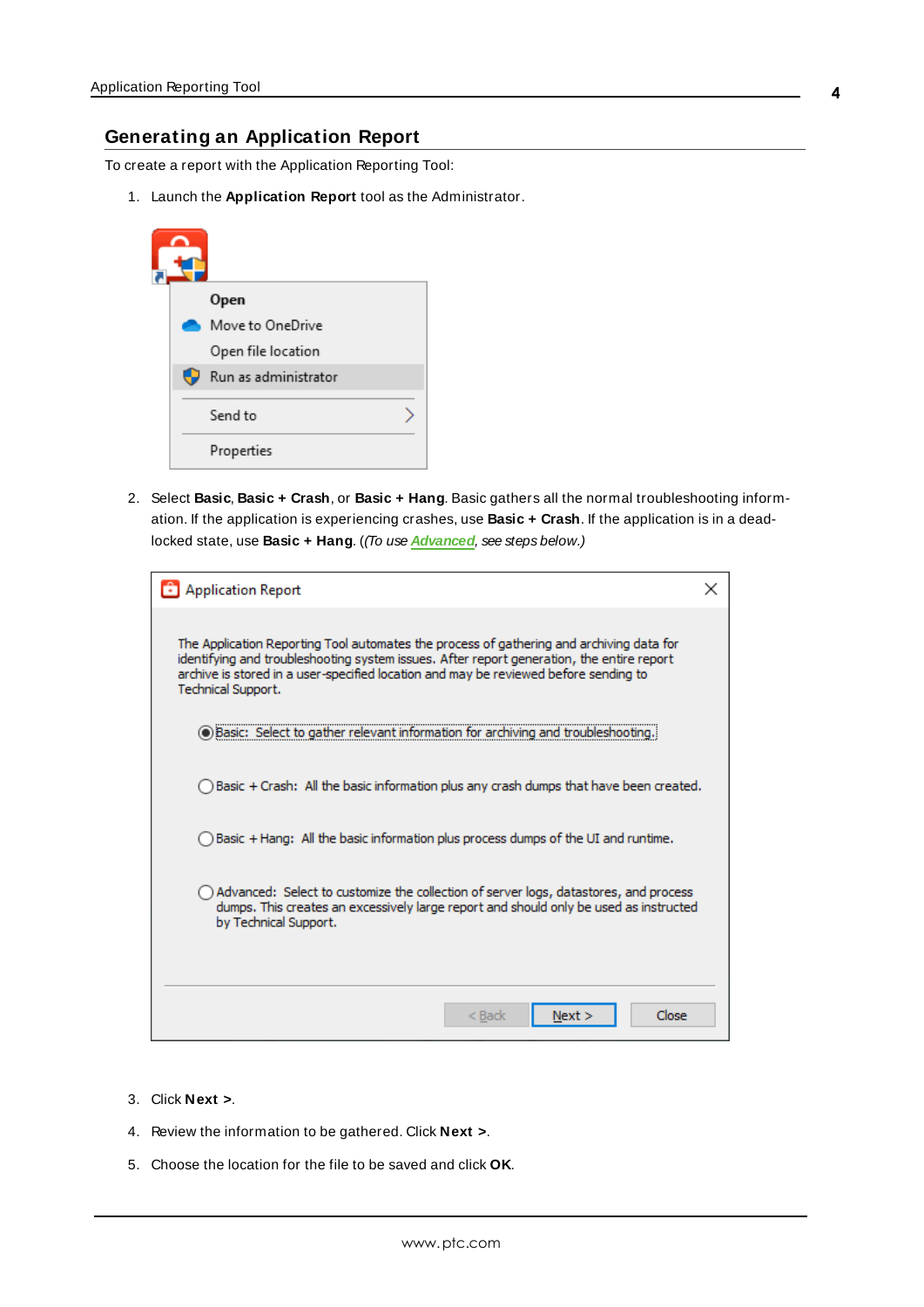6. The Application Reporting Tool collects the files, generates the archive, and displays a notification message on completion.



- <span id="page-4-1"></span>7. Click **Close**.
- 8. Browse to the archive in the output folder. Output archives are compressed using the ZIPformat and follow the naming convention (UTC Time):

ARU\_YEAR-MONTH-DAY\_HOUR-MIN-SEC.zip

9. Send the file to Technical Support or extract the archive and browse the directory for the files of interest.

#### <span id="page-4-0"></span>**Advanced**

1. Select **Advanced** to control how much detail to include and click **Next**.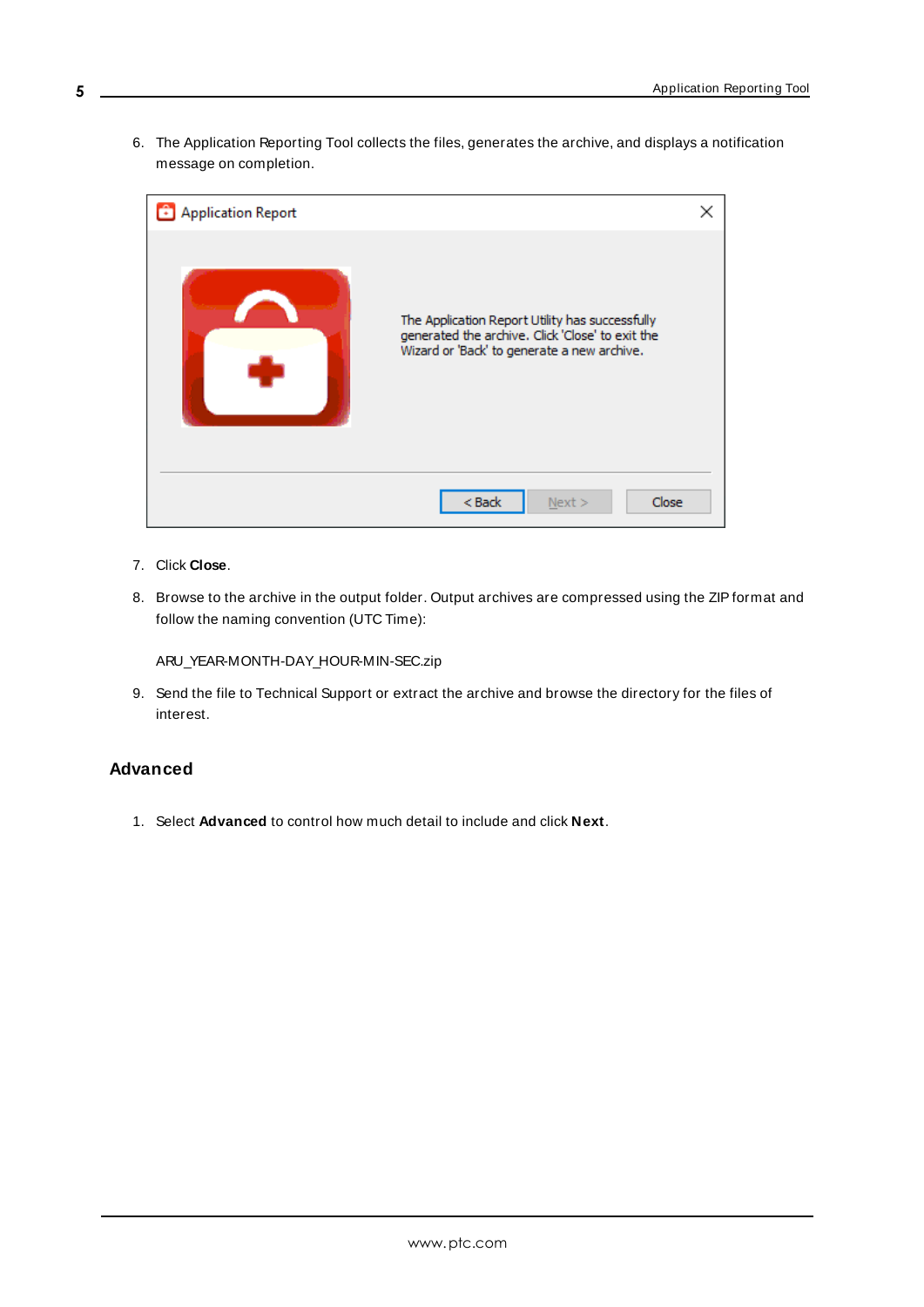| Application Report                                                                                                                                                                                                                                                                                         |  |
|------------------------------------------------------------------------------------------------------------------------------------------------------------------------------------------------------------------------------------------------------------------------------------------------------------|--|
| The Application Reporting Tool automates the process of gathering and archiving data for<br>identifying and troubleshooting system issues. After report generation, the entire report<br>archive is stored in a user-specified location and may be reviewed before sending to<br><b>Technical Support.</b> |  |
| Basic: Select to gather relevant information for archiving and troubleshooting.                                                                                                                                                                                                                            |  |
| Basic + Crash: All the basic information plus any crash dumps that have been created.                                                                                                                                                                                                                      |  |
| Basic + Hang: All the basic information plus process dumps of the UI and runtime.                                                                                                                                                                                                                          |  |
| (a) Advanced: Select to customize the collection of server logs, datastores, and process<br>dumps. This creates an excessively large report and should only be used as instructed<br>bv Technical Support.                                                                                                 |  |
| Close<br>< Back<br>Next >                                                                                                                                                                                                                                                                                  |  |

2. Choose the event logs and diagnostics to collect, as described in **[Collecting](#page-9-0) Event Logs** and click **Next**.

| Application Report                                                                 |  |
|------------------------------------------------------------------------------------|--|
| Server Logs:                                                                       |  |
| Collect Event Loai                                                                 |  |
| Collect OPC Diagnostics                                                            |  |
| Communication Diagnostics uncollectable due to persistance mode. Modify to enable. |  |
| ThingWorx Diagnostics uncollectable due to persistance mode. Modify to enable.     |  |
|                                                                                    |  |
| Close<br>$<$ Back<br>Next >                                                        |  |

3. Select content to include as described in **Server Data and Crash [Dumps](#page-10-0)**.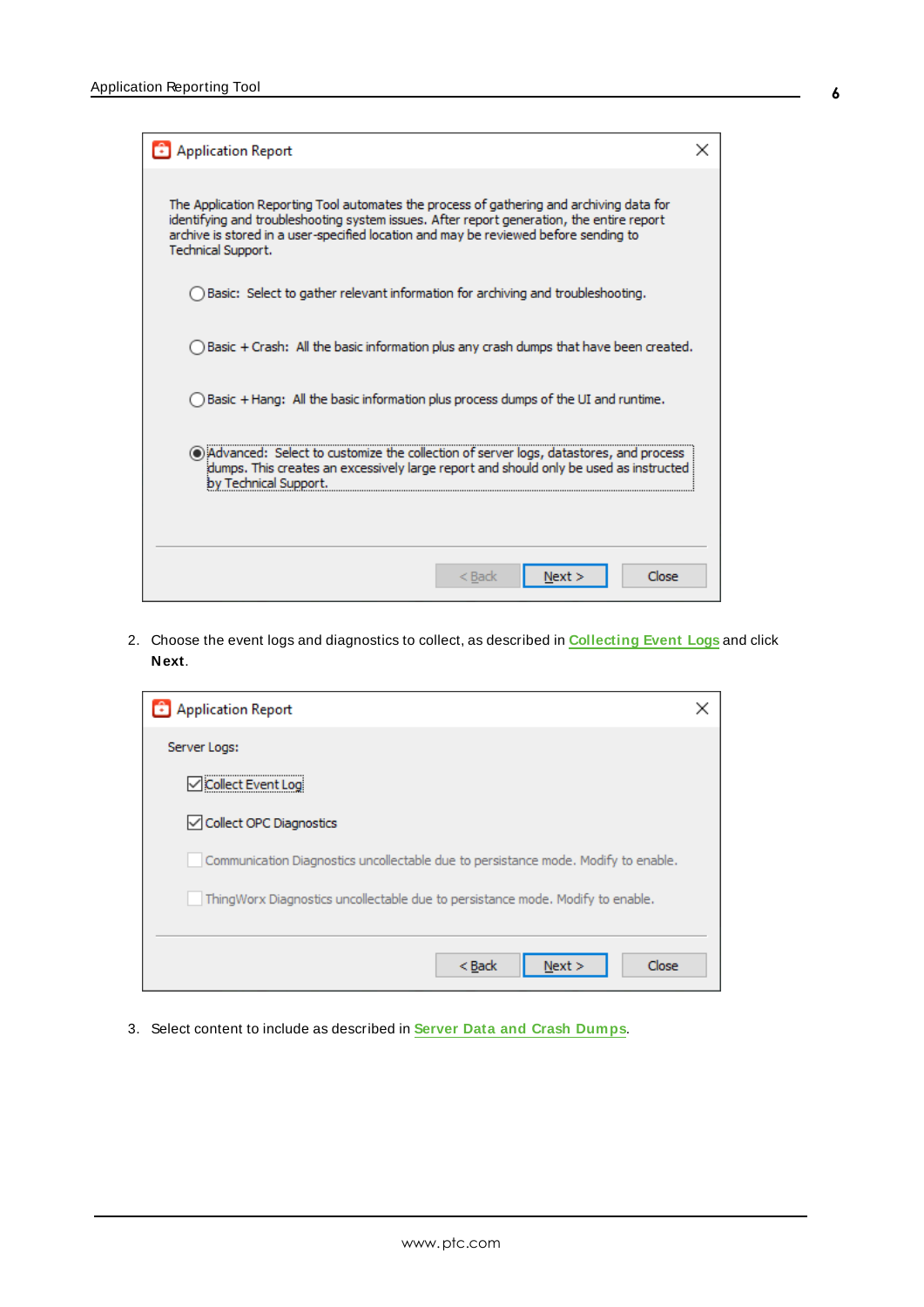| <b>Application Report</b>                                                                                                                                                                                                                                                                                                                                                                                                              | x |
|----------------------------------------------------------------------------------------------------------------------------------------------------------------------------------------------------------------------------------------------------------------------------------------------------------------------------------------------------------------------------------------------------------------------------------------|---|
| Server App Data Content<br>Include EFM Datastore<br>Include Historian Datastore                                                                                                                                                                                                                                                                                                                                                        |   |
| Process Crash Dumps                                                                                                                                                                                                                                                                                                                                                                                                                    |   |
| Starting with Windows Server 2008 and Windows Vista with Service Pack 1, it is possible<br>to configure Windows so that user-mode dumps are collected and stored locally after a<br>user-mode application crashes. Click 'Enable Crash Dumps' to enable this functionality.<br>Configure the crash dump location using the file path edit box below. To include these<br>dumps in the Application Report, click 'Collect Crash Dumps'. |   |
| Enable Crash Dumps   Collect Crash Dumps                                                                                                                                                                                                                                                                                                                                                                                               |   |
| C:\Temp\CrashDumps<br>                                                                                                                                                                                                                                                                                                                                                                                                                 |   |
|                                                                                                                                                                                                                                                                                                                                                                                                                                        |   |
| Close<br>< Back<br>Next                                                                                                                                                                                                                                                                                                                                                                                                                |   |

4. Click **Next**.

**7**

5. Select the processes for which to generate on-demand process memory dumps and click **Next**. For more information on process memory dumping, including when a memory dump is necessary, refer to **Server Data and Crash [Dumps](#page-10-0)**.

| Application Report                                                                                                             |                     |                                             |  |
|--------------------------------------------------------------------------------------------------------------------------------|---------------------|---------------------------------------------|--|
| Collect Full Memory Dumps of Selected Processes                                                                                |                     |                                             |  |
| File Name<br>$\vee$ server_admin.exe<br>$\sqrt{\ }$ server_eventlog.exe<br>$\vee$ server_runtime.exe<br>config_api_service.exe | <b>Product Name</b> | Process ID<br>8416<br>11480<br>7236<br>9840 |  |
| Select All<br>Clear                                                                                                            | $Back$<br>Next >    | Close                                       |  |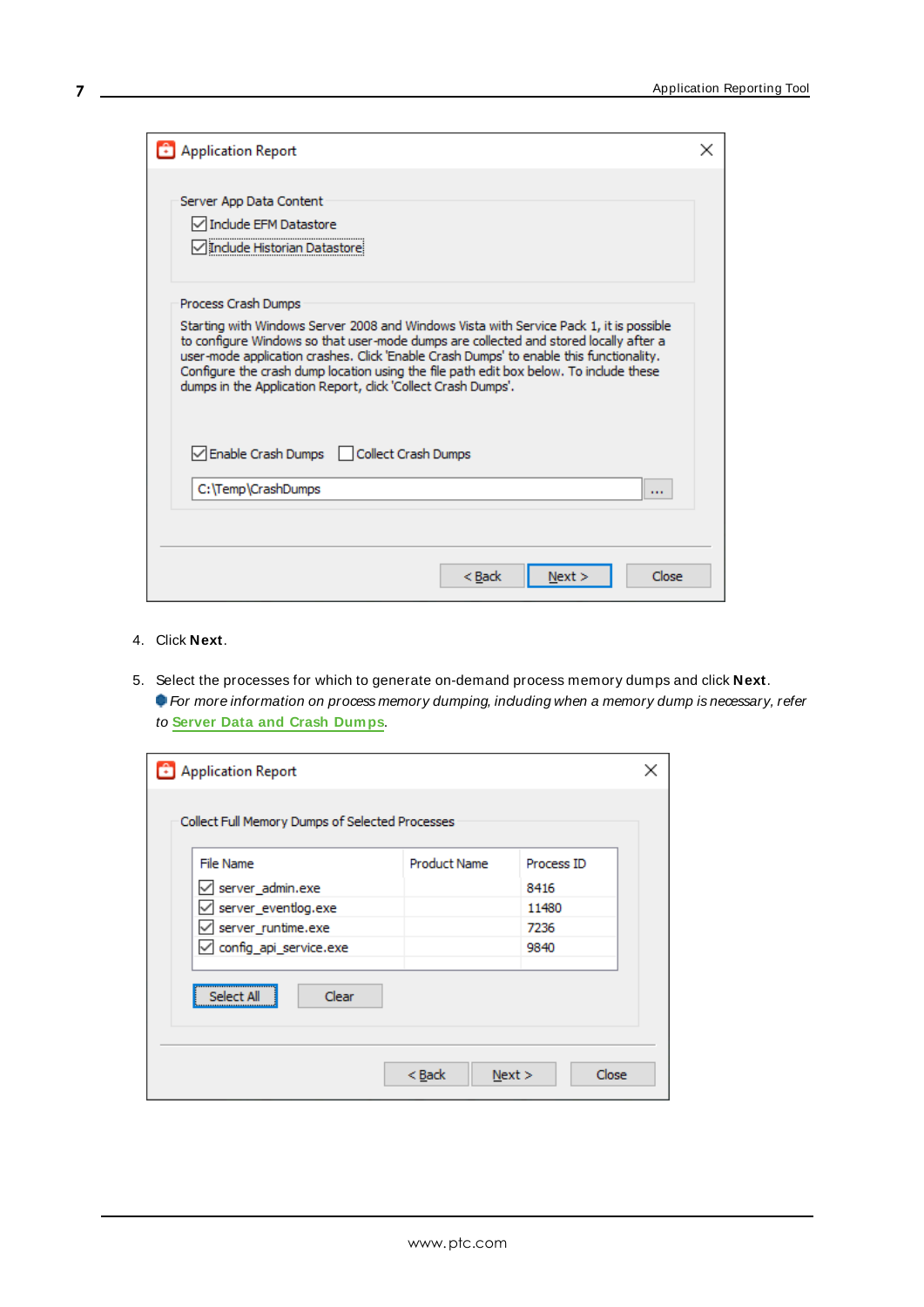6. The Application Reporting Tool generates a preview of the collected data for review. Verify the settings and click **Next** (or click **Back** to make changes before generating).

For details regarding the information collected, see **[Information](#page-11-0) Included in an Application Report**.

| Application Report                                                                                                                                                                                                                                                                                                                                                                                                                                        | x     |
|-----------------------------------------------------------------------------------------------------------------------------------------------------------------------------------------------------------------------------------------------------------------------------------------------------------------------------------------------------------------------------------------------------------------------------------------------------------|-------|
|                                                                                                                                                                                                                                                                                                                                                                                                                                                           |       |
| **********************                                                                                                                                                                                                                                                                                                                                                                                                                                    | ∧     |
| System Info:<br>*********************                                                                                                                                                                                                                                                                                                                                                                                                                     |       |
| Operating System: Windows 10 Enterprise Edition 64-bit<br>OS Major Version: 10<br>OS Minor Version: 0<br>OS Build Number: 17763<br>Platform ID: 2<br>Product Type: 1<br>Service Pack:<br>Suite Mask: 0x00000100, Remote Desktop Supported (1 Interactive Session)<br>Virtualization: None<br>Processor Architecture: 0x00000009<br>Number of processors: 4<br>Default UI language ID: 0x00000409, English - United States (en-us)<br>Network Information: |       |
|                                                                                                                                                                                                                                                                                                                                                                                                                                                           |       |
| Name: Loopback Pseudo-Interface 1                                                                                                                                                                                                                                                                                                                                                                                                                         | w     |
| ∢                                                                                                                                                                                                                                                                                                                                                                                                                                                         | ⋗     |
|                                                                                                                                                                                                                                                                                                                                                                                                                                                           |       |
| < Back<br>Next >                                                                                                                                                                                                                                                                                                                                                                                                                                          | Close |

7. Browse to and select the folder in which to save the report archive.

| <b>Browse For Folder</b>                    | ×                   |
|---------------------------------------------|---------------------|
| Save the output archive to selected folder: |                     |
|                                             |                     |
| $\rightarrow$                               | <b>Drivers</b><br>۸ |
|                                             | <b>Examples</b>     |
|                                             | Help                |
|                                             | Plugins             |
| $\mathcal{P}$                               | Projects            |
|                                             | Properties          |
|                                             | Reports             |
|                                             | v<br>schemas        |
|                                             |                     |
| Reports<br>Folder:                          |                     |
| Make New Folder                             | Cancel<br>OK        |
|                                             | .H                  |

8. Click **OK**.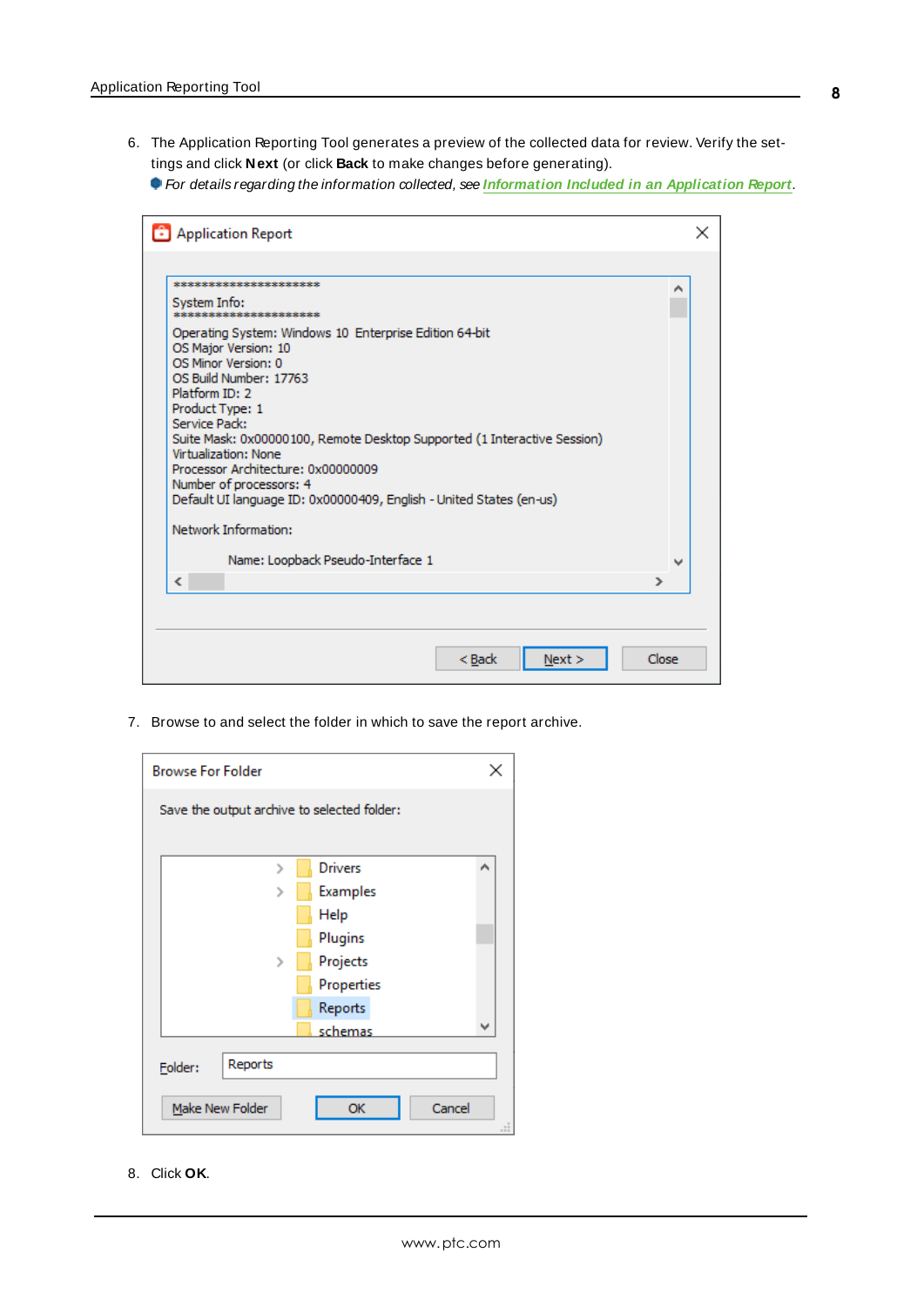9. The Application Reporting Tool collects the files, generates the archive, and displays a notification message on completion.



- <span id="page-8-0"></span>10. Click **Close**.
- 11. Browse to the archive in the output folder. Output archives are compressed using the ZIPformat and follow the naming convention (UTC Time):

ARU\_YEAR-MONTH-DAY\_HOUR-MIN-SEC.zip

12. Send the file to Technical Support or extract the archive and browse the directory for the files of interest.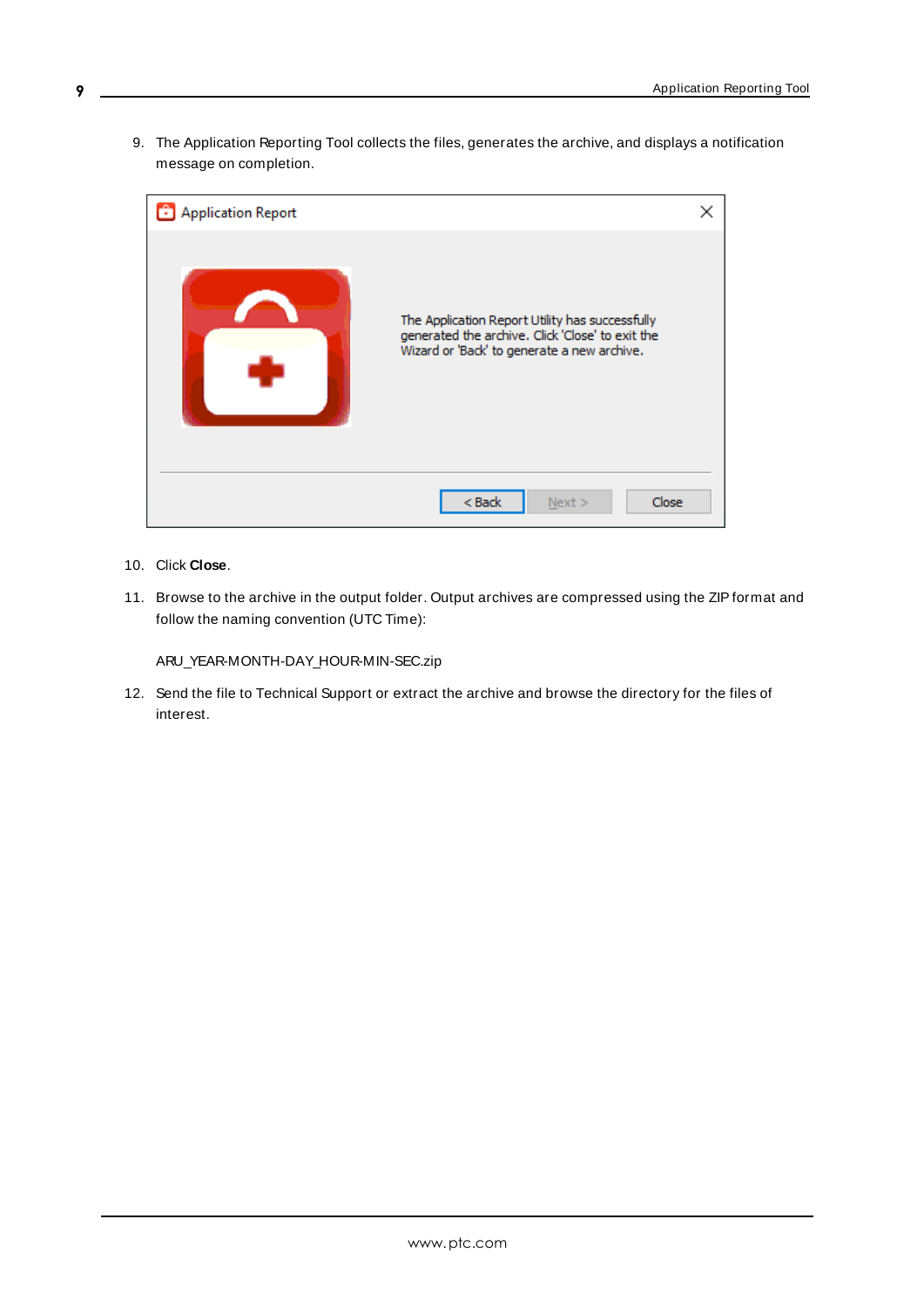## <span id="page-9-0"></span>**Collecting Event Logs**

An application-specific, user-configurable event logging service is included in most products. The technical support team may request the logs generated by the service to better understand the error and any relevant diagnostic information provided by the product.

| Application Report                                                                 |  |
|------------------------------------------------------------------------------------|--|
| Server Logs:                                                                       |  |
| Collect Event Log                                                                  |  |
| ○ Collect OPC Diagnostics                                                          |  |
| Communication Diagnostics uncollectable due to persistance mode. Modify to enable. |  |
| ThingWorx Diagnostics uncollectable due to persistance mode. Modify to enable.     |  |
|                                                                                    |  |
| Close<br>$<$ Back<br>Next >                                                        |  |

<span id="page-9-2"></span>The Event Log collection interface is divided into two sections, allowing collection of server logs and LinkMaster logs. If either product is not installed, the section is disabled.

#### <span id="page-9-6"></span>**Server Logs**

Four types of server logs are collectable:

- <span id="page-9-5"></span><span id="page-9-3"></span>**. Collect Event Logs** Records noteworthy occurrences at the server level.
- <span id="page-9-1"></span><sup>l</sup> **Collect OPC Diagnostics** Records OPC events occurring between an OPC client and the server.
- <sup>l</sup> **Collect Communication Diagnostic Records** record messages and events occurring between a driver and a device.
- <span id="page-9-7"></span><sup>l</sup> **Collect ThingWorx Diagnostics**: Records native interface events and messages between the server, the CSDK, and the ThingWorx Platform.

#### <span id="page-9-4"></span>**LinkMaster Logs**

**. Collect Event Logs** Records noteworthy occurrences at the server level.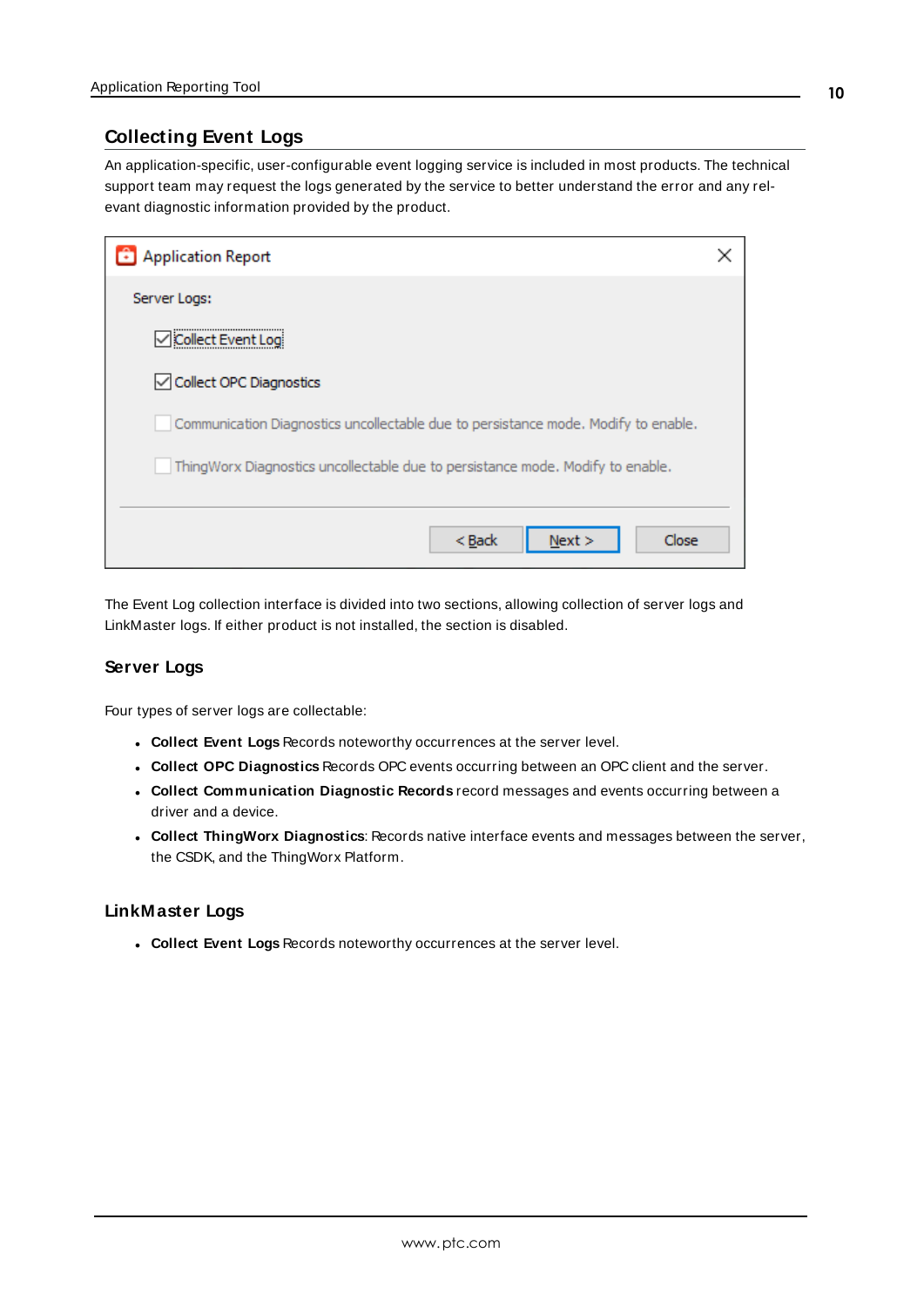## <span id="page-10-0"></span>**Server Data and Crash Dumps**

There are several choices that affect the size and completeness of the report.

| Application Report                                                                                                                                                                                                                                                                                                                                                                                                                                            | × |
|---------------------------------------------------------------------------------------------------------------------------------------------------------------------------------------------------------------------------------------------------------------------------------------------------------------------------------------------------------------------------------------------------------------------------------------------------------------|---|
| Server App Data Content<br>Include EFM Datastore<br>l'Include Historian Datastore:                                                                                                                                                                                                                                                                                                                                                                            |   |
| Process Crash Dumps<br>Starting with Windows Server 2008 and Windows Vista with Service Pack 1, it is possible<br>to configure Windows so that user-mode dumps are collected and stored locally after a<br>user-mode application crashes. Click 'Enable Crash Dumps' to enable this functionality.<br>Configure the crash dump location using the file path edit box below. To include these<br>dumps in the Application Report, click 'Collect Crash Dumps'. |   |
| Enable Crash Dumps   Collect Crash Dumps<br>C:\Temp\CrashDumps<br>111                                                                                                                                                                                                                                                                                                                                                                                         |   |
| Close<br>< Back<br>Next >                                                                                                                                                                                                                                                                                                                                                                                                                                     |   |

#### <span id="page-10-4"></span><span id="page-10-1"></span>**Server App Data Content**

Many Windows applications leverage the Application Data directory as an area for storage of temporary or long-term files that do not require direct user interaction. The Application Reporting Tool collects this directory to provide technical support staff with a better understanding of the state of applications on the system. Plug-ins installed as part of the server product also use this space for storage. This information is not always needed by technical support, but can be included when necessary.

<span id="page-10-2"></span>**Include EFM Datastore**: Server's EFM Suite stores its historical EFM (Electronic Flow Measurement) data within the Application Data directory. Selecting this option allows the collection of EFM content when collecting the Application Data directory. If no EFM content exists within Application Data, this selection has no effect.

<span id="page-10-3"></span>**Include Historian Datastore**: The server's local "historian" plug-in may store its database in any location, including the Application Data directory. Selecting this option allows the collection of historian datastore files when collecting the Application Data directory. If no historian datastore exists within Application Data, this selection has no effect.

#### **Process Crash Dumps**

Windows Vista SP1/Server 2008 releases and higher provide the ability to generate process memory dumps automatically when a process crashes, providing valuable insight into the conditions leading to the crash.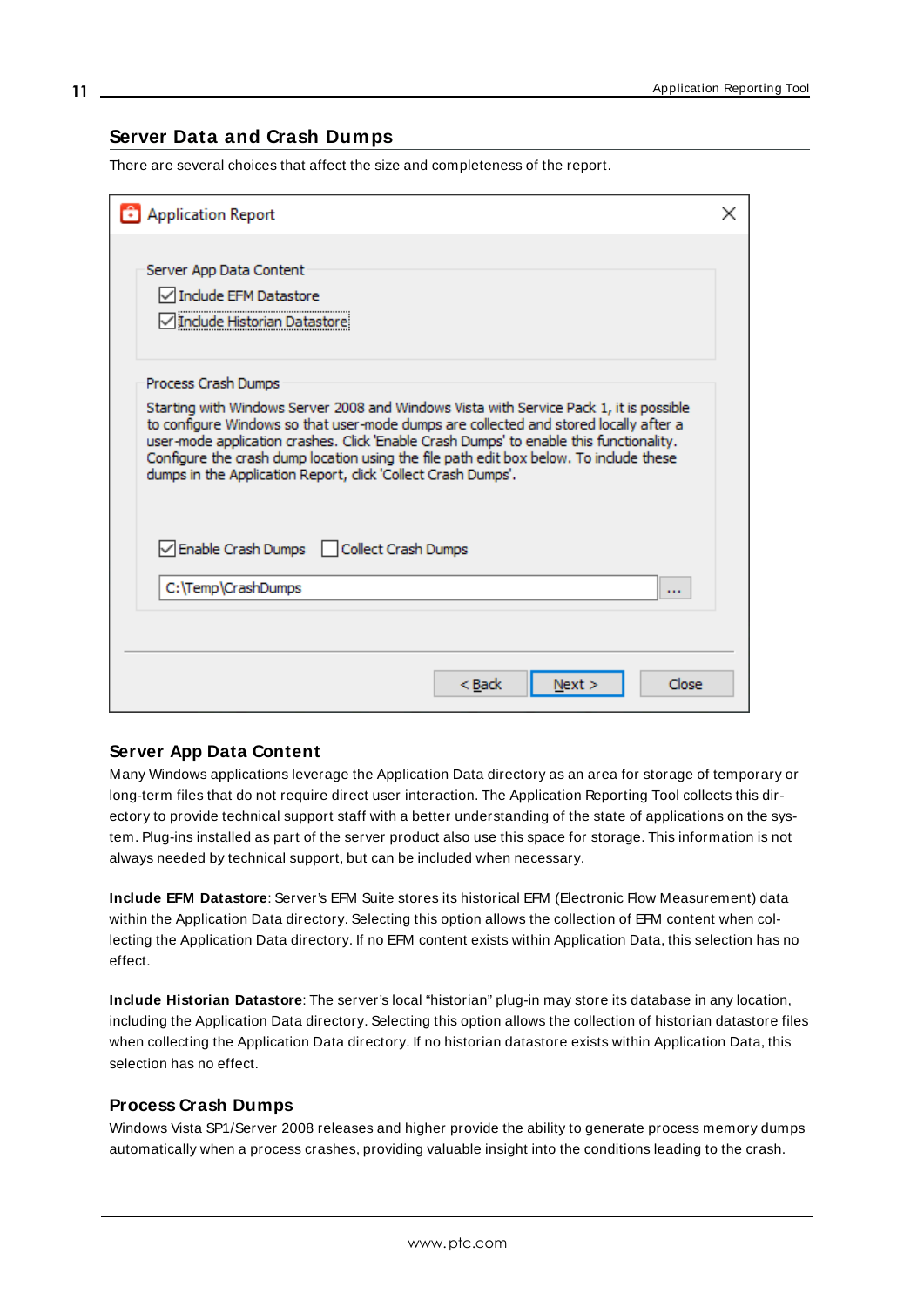The Application Reporting Tool configures the system to collect ONLYthose dumps related to this particular vendor software.

<span id="page-11-4"></span>**Enable Crash Dumps**: Sets / disables a system-wide registry key, notifying Windows to generate a process memory dump any time a process crashes. Within the text field, a default path of C:\Temp\CrashDumps is provided and may be changed to any location at any time.

<span id="page-11-2"></span>**Collect Crash Dumps**: Process memory dumps related to vendor products that are stored in the selected path are collected as part of the Application Report archive. Within the archive, process memory dumps appear in the /CrashDumps folder of related products.

**Note**: Collecting process memory dumps require administrative privileges. If the system or authorized user does not have adequate privileges, the utility requests temporary elevation of rights to administrator level.

## <span id="page-11-0"></span>**Information in an Application Report**

As part of the Application Reporting Tool, many different pieces of information are included. Below is a list of some of the information and files collected as part of archive generation.

#### **System**

- <span id="page-11-5"></span>• Information Compiled:
	- Hardware Details
	- Operating System Details
	- Active and Disconnected Network Interfaces
	- Installed .NET Frameworks
	- DCOM State and Permissions
	- OPC Enum Service Details
	- Registered OPC Servers (as seen by OPC Enum)
- <span id="page-11-6"></span><span id="page-11-3"></span><span id="page-11-1"></span>• Files Copied:
	- bootstrap.log
		- Error log generated during the failure of any Windows installer application
	- <AppData>\Vendor\Common
		- Vendor Hardware Keys
	- <AppData>\FLEXnet
		- Vendor Licensing
	- Windows System Event Log File
	- Windows Application Event Log File

#### **General Product**

- Information Compiled:
	- Installed Components
		- A list of .exe and .dll files stored in the install directory of each product
	- Xi Wrapper (Server Only)
	- Product Registry Entries
		- <sup>l</sup> HKEY\_CURRENT\_USER\SOFTWARE\<Vendor>\<Product>\V5
		- . HKEY\_LOCAL\_MACHINE\SOFTWARE\<Vendor>\<Product>\V5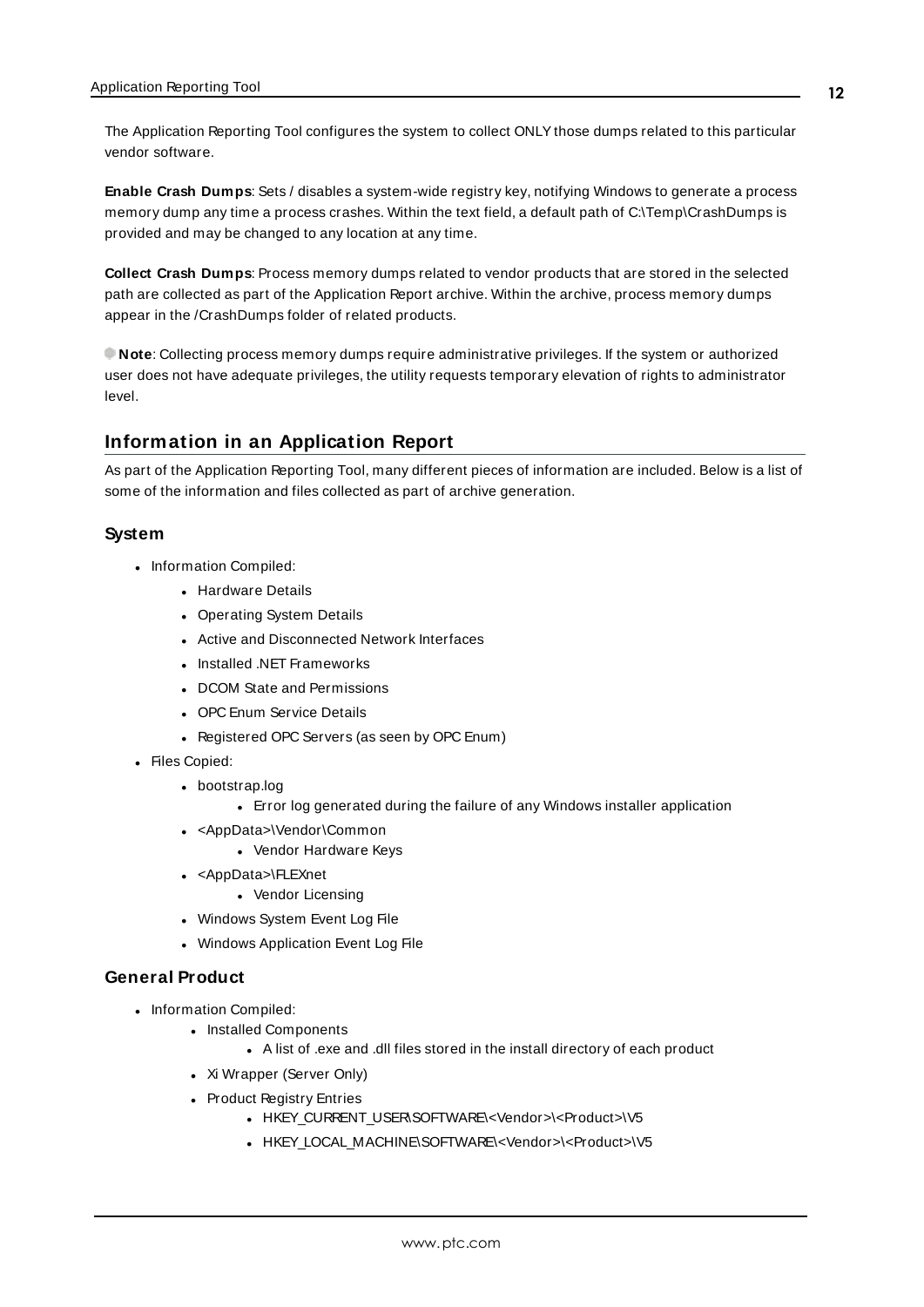- HKEY\_CLASSES\_ROOT\AppID\<Product\_CLSID>
- <sup>l</sup> HKEY\_CLASSES\_ROOT\CLSID\<Product\_CLSID>
- <span id="page-12-0"></span>• Product DCOM Configuration and Permissions
- Files Copied:
	- Trusted Storage Diagnostics
		- License details file generated by a product's "activation\_client.exe"
	- Install Log
		- The log file generated by each product during installation and modification
	- (Optional) Event Log Files
		- Includes Event, OPC Diagnostics, Communication Diagnostics, and ThingWorx Nat-ive Interface logs See ["Collecting](#page-9-0) Event Logs" on page 10
	- Application Data
		- Temporary and long-term storage for application specific files
		- Log files from the Program Files directory (RedundancyMaster Only)

#### **Other**

- (Optional) On-Demand Process Memory Dumps
	- <sup>l</sup> See **Server Data and Crash [Dumps](#page-10-0)**
- (Optional) Process Memory Crash Dumps
	- <sup>l</sup> See **Server Data and Crash [Dumps](#page-10-0)**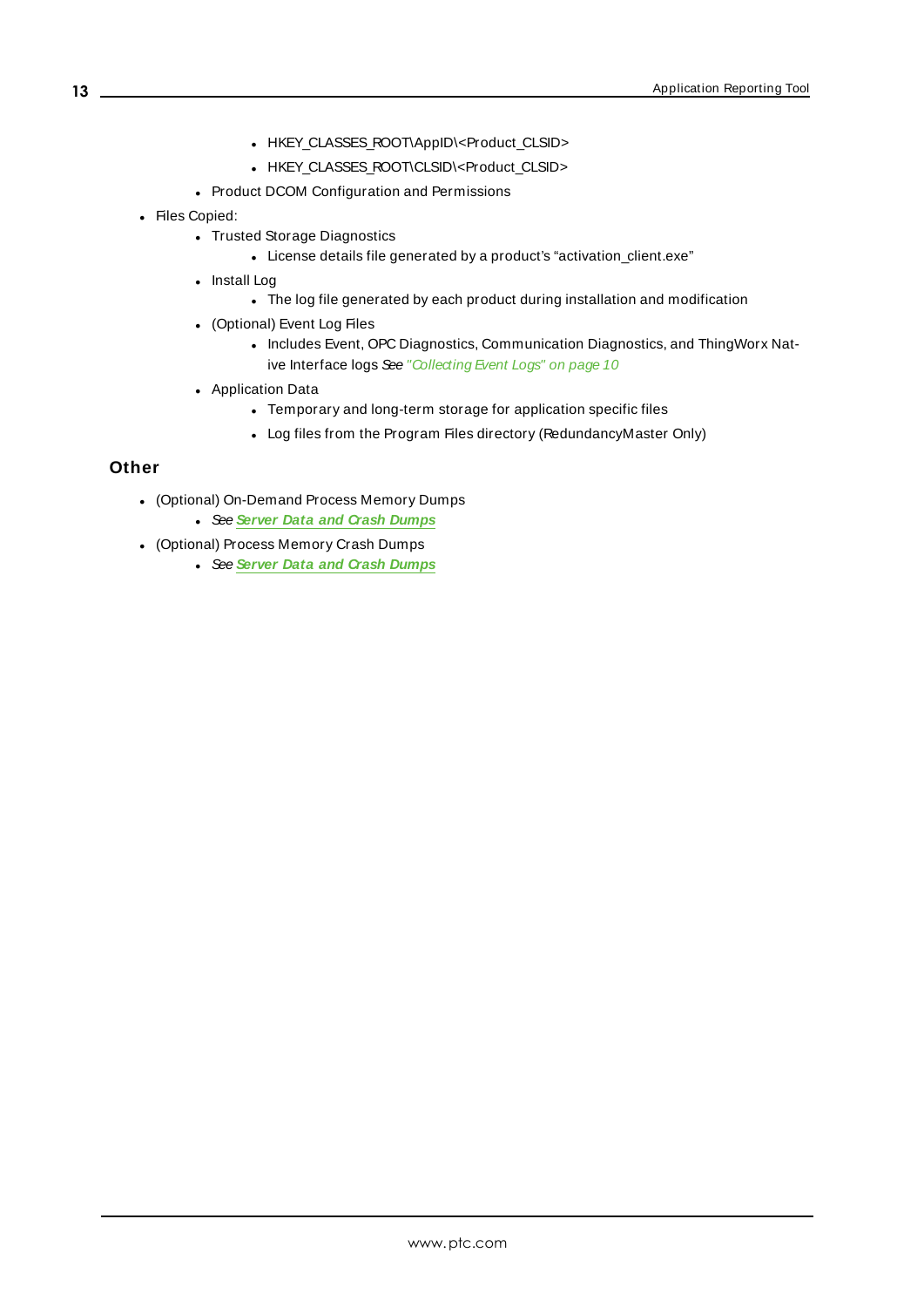# <span id="page-13-0"></span>Index

# **A**

Application Data [11](#page-10-1)

# **B**

bootstrap.log [12](#page-11-1)

# **C**

Collect Crash Dumps [12](#page-11-2) Collecting Event Logs [10](#page-9-0) Communication Diagnostics [10](#page-9-1)

# **D**

DCOM State [12](#page-11-3) Diagnostics [13](#page-12-0)

# **E**

EFM Datastore [11](#page-10-2) Electronic Flow Measurement [11](#page-10-2) Enable Crash Dumps [12](#page-11-4) Event Log [10](#page-9-2) Event Logs [10](#page-9-3)

## **G**

Generating an Application Report [4](#page-3-0)

## **H**

Help Contents [3](#page-2-0) Historian Datastore [11](#page-10-3)